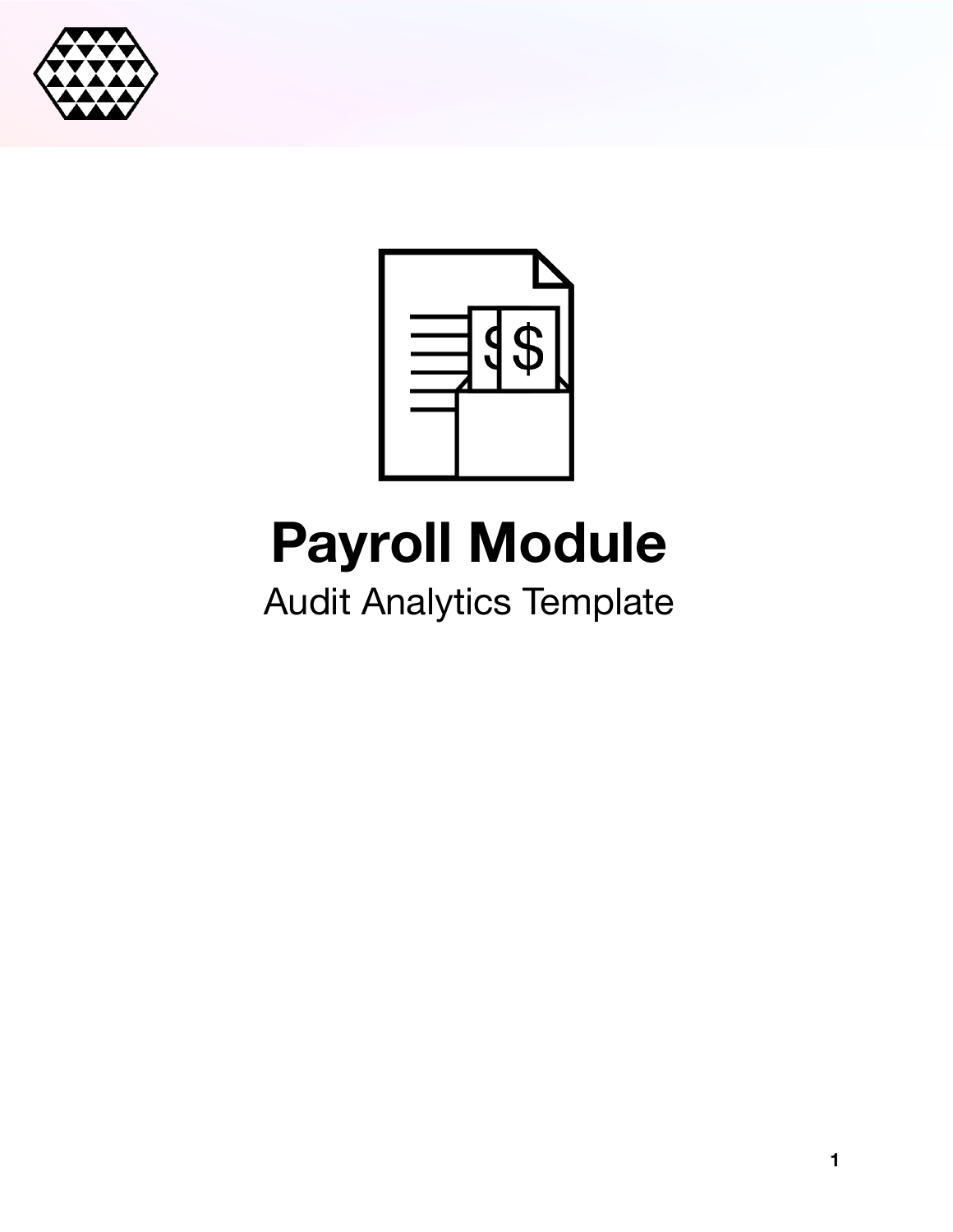

Payroll is simple: pay the right person the right amount at the right time. Achieving this goal every pay period without a hitch is not as simple. That's why it is crucial to audit your organization's payroll processes. What are the risks? Are they happening currently/frequently? Are the controls in place sufficient? What process changes would effectively lower risks? These questions can be answered objectively with data *you already have*.

## Understand Risks with Audit Analytics

Enterprise Resource Planning systems capture massive amounts of data within your municipality in real time. Automating your ERP data (e.g. data analytics) will allow you to quickly identify and understand risks occurring in your organization and use it to make changes and adjustments for an optimized process and improved performance.

Data analytics are written to track transactions as they move through the ERP workflow. Each analytic is asking a question of transaction. If the transaction meets the criteria, the analytic will flag the transaction. A single transaction could be flagged by multiple analytics.

#### Get Started with This Template

We recommend these steps for incorporating analytics in your next audit:

- 1. Document your process with its existing controls and consider the various risks associated with steps of the process (Pages 3-4).
- 2. Research existing audit analytics that detect common risks within Payroll and then develop those unique to your process (Pages 5).
- 3. **Contact 9b to schedule a demo** of our built-out audit intelligence reports for Payroll and 10 other business risk areas (Page 6).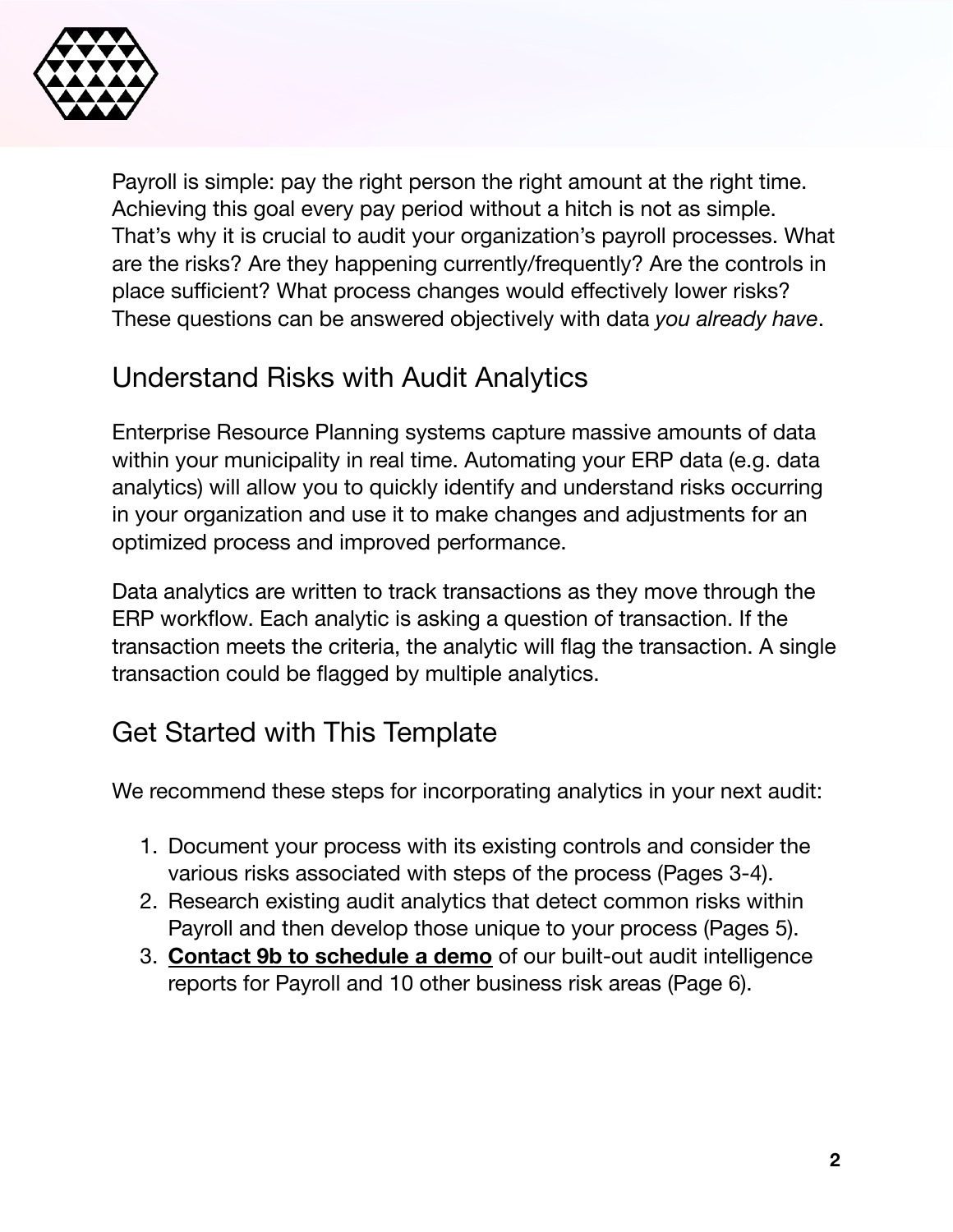

## **Personnel Action (Employee Setup/Update)**

Sample Process, Risks, and Controls

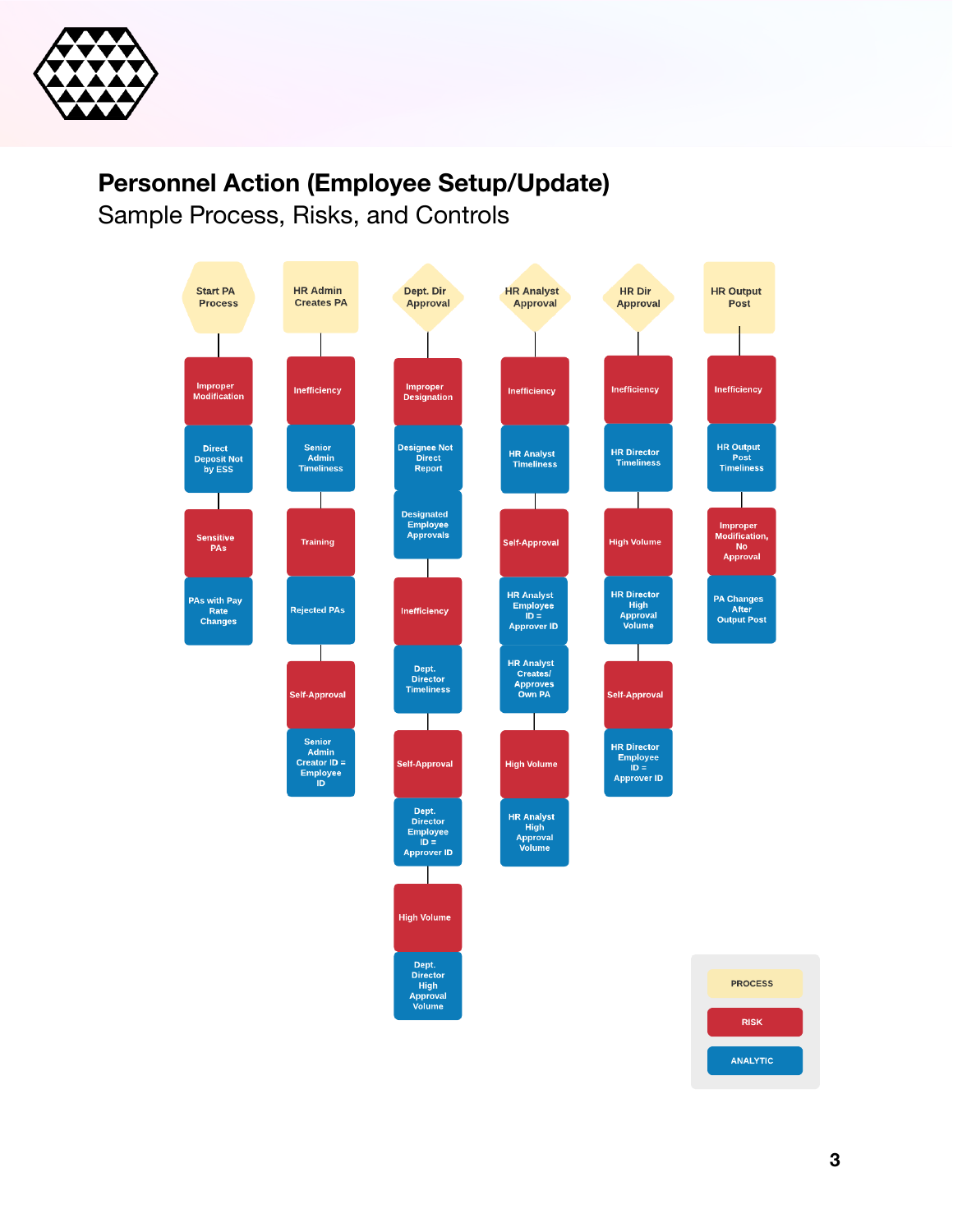

## **Financial (Typical Payroll Run)**

Sample Process, Risks, and Controls

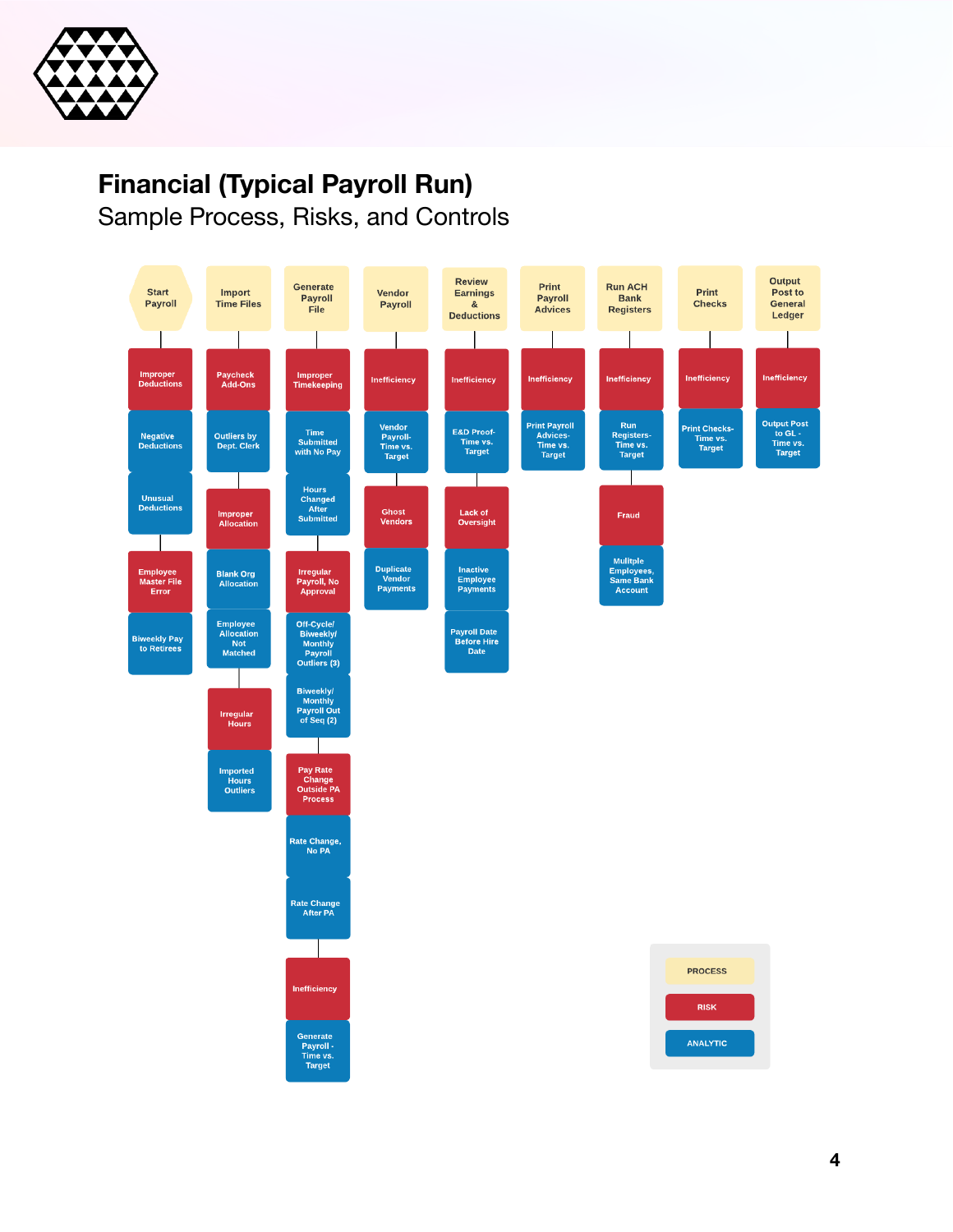

#### Sample Audit Analytics

| <b>Process</b>                 | <b>Step</b>                                | <b>Analytic</b>                                       | <b>Description</b>                                                                                      | Use case                                                                |
|--------------------------------|--------------------------------------------|-------------------------------------------------------|---------------------------------------------------------------------------------------------------------|-------------------------------------------------------------------------|
| Personnel Dept. Dir.<br>Action | Approval                                   | Designated<br>Employee<br>Approvals                   | Flags if a designated<br>employee of a<br><b>Department Director</b><br>approves a personnel<br>action. | Validate<br>designee<br>approval(s);<br>recommend<br>training.          |
| Personnel<br>Action            | <b>HR</b><br>Output<br>Post                | <b>PA Changes</b><br><b>After Output</b><br>Post      | Flags if a personnel<br>action is updated after<br>the date of final<br>approval.                       | Investigate<br>update;<br>build control<br>in process.                  |
| Financial                      | Generate<br>Payroll<br>File                | Time<br>Submitted<br>with No Pay                      | Flags if an employee<br>submits hours but<br>does not receive pay.                                      | Ensure the<br>employee<br>receives<br>pay; build<br>process<br>control. |
| Financial                      | <b>Run ACH</b><br><b>Bank</b><br>Registers | <b>Multiple</b><br>Employees,<br>Same Bank<br>Account | Flags if multiple<br>employees share the<br>same bank account.                                          | Investigate;<br>escalate<br>potential<br>fraud.                         |

#### Additional Resources

- **ACL [Essentials](https://help.highbond.com/helpdocs/essentials/6/user-guide/en-us/Content/global_topics/index.htm)** 
	- Audit analytics documentation from Galvanize (ACL)
- Rich [Lanza](https://richlanza.com/)
	- Books, articles, videos on analytics and automation to improve the effectiveness and efficiency
- ACFE *Report to the [Nations](https://www.acfe.com/report-to-the-nations/2020/)*
	- o 2020 Global Study on Occupational Fraud and Abuse